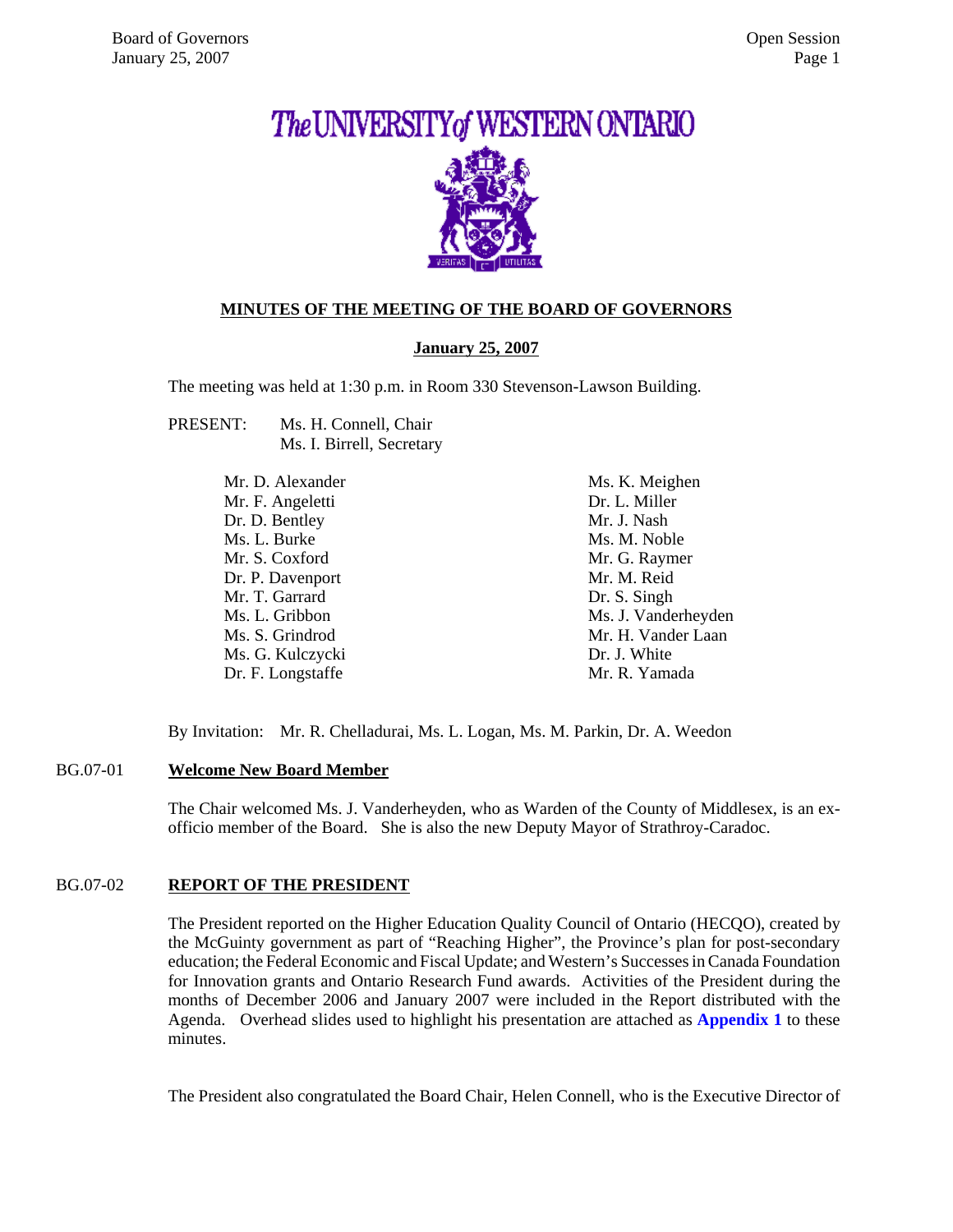United Way, on the recently announced success of the campaign which raised \$6.85 million. Ms. Connell, in turn, congratulated the University for raising \$430,620 towards the campaign.

#### BG.07-03 **UNANIMOUS CONSENT AGENDA** [Appendix 1]

It was moved by R. Yamada, seconded by L. Gribbon,

That the 22 items listed in Appendix 1, excluding item 12, Proposed Planning Timetable for the Next Campaign, item 14, Affiliation Agreement with Brescia, Huron and King's University Colleges, and item 16, First-Year, First-Entry Undergraduate Enrolment for the Constituent University and the Affiliated University Colleges, be approved and/or received for information by the Board of Governors by unanimous consent.

#### CARRIED

#### BG.07-04 **Minutes of the Previous Meeting**

The Chair noted one correction to the minutes of the November 23, 2006 meeting. The first line of the Report of the Senior Operations Committee (BG.06-133) should read, "The Report of the Senior Operations Committee..."

The open session minutes of the meeting of November 23, 2006 were approved with the inclusion of the above-noted correction.

#### **REPORT OF THE PROPERTY & FINANCE COMMITTEE** [Appendix II]

#### BG.07-05 **Term Endowments - Amendments to Policies 2.11: Investment Payout Policy, 2.22: Funding for Academic Chairs and Professorships, and 2.26: Funding of Designated Faculty Fellowships**

It was moved by M. Noble, seconded by F. Angeletti,

That the Investment Payout Policy (MAPP 2.11), Funding for Academic Chairs and Professorships Policy (MAPP 2.22) and Funding of Designated Faculty Fellowships Policy (MAPP 2.26) be changed as indicated in Appendix II, Annex 1, effective May 1, 2007.

Ms. Noble said that the changes to these policies are responsive to the needs of donors by providing them options with regard to endowment terms. It was noted that in the last campaign, only one-third of funds donated were endowed. The policy change also allows interest earned to be folded back into the donation instead of going into general university operating funds.

The motion was called and CARRIED.

## BG.07-06 **Information Items Reported by Property & Finance**

The Report of the Property & Finance Committee contained the following items that were received for information by unanimous consent:

- Scholarships/Awards/Bursaries/Prizes
- SOGS Bus Pass Fee Reduction
- Quarterly Financial Report
- Ancillary Financial Report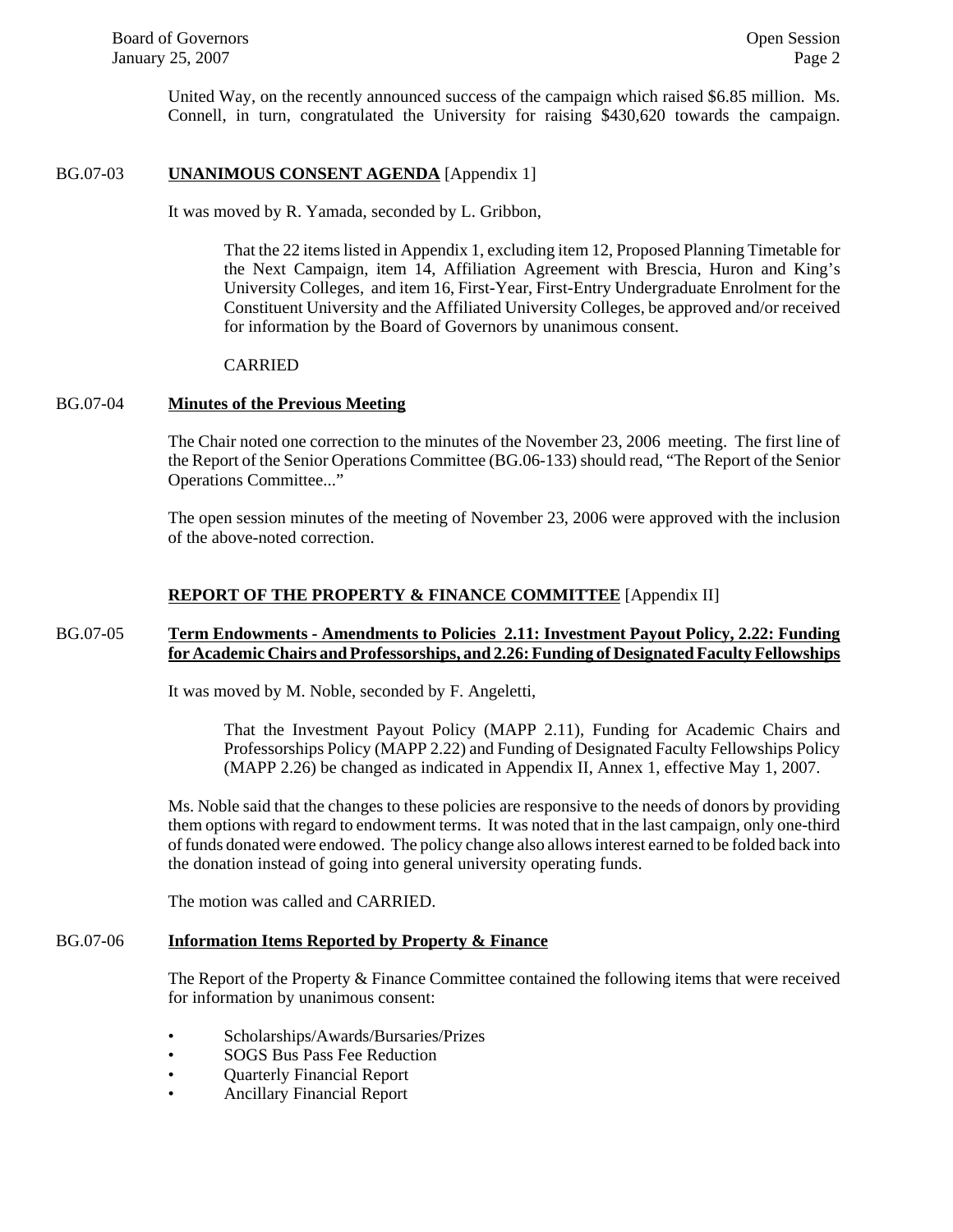- Quarterly Ratio Report on Endowed Funds
- Report of the Investment Committee
- Report on Environmental/Safety Incidents
- Expenditure Report on Capital Projects over \$1 Million

#### **REPORT OF THE CAMPUS AND COMMUNITY AFFAIRS COMMITTEE**

#### BG.07-07 **MAPP Policy 1.2 - Flying of Flags and Banners** [Appendix III]

It was moved by R. Yamada, seconded by L. Gribbon,

That Policy 1.2 - Flying of Flags and Banners be amended as shown in Appendix III, Annex 1.

CARRIED by Unanimous Consent.

#### **REPORT OF THE DEVELOPMENT AND FUND RAISING COMMITTEE** [Appendix IV]

#### BG.07-08 **Proposed Planning Timetable for the Next Campaign: 2007-2014**

Mr. Garrard gave an overview of the planning timetable for the next campaign: 2007- 2014. The initial steps for the proposed planning timetable include plans to: 1) meet with the Deans and many unit leaders to develop an itemized list of priority projects; 2) tie the faculties' and units' plans with those of the strategic plan; and 3) establish a marketing/communication plan for promotion of the next campaign. Starting in May, the University will commence the "quiet phase" of the campaign. During the two-year quiet phase the next round of fundraising priorities will be identified, volunteer leadership will be recruited, consultation with past and prospective supporters will occur, financial targets will be established and early lead gifts will be solicited. A formal public launch of this effort will be made in Fall 2009.

#### BG.07-09 **Information Items reported by the Development and Fund Raising Committee**

The Report of the Development and Fund Raising Committee contained the following two items that were received for information by unanimous consent:

- Cost of Fund Raising Policy
- 2006-07 Second Quarter Fund Raising Results.

#### **ITEMS REFERRED BY SENATE** [Appendix V]

## BG.07-10 **Affiliation Agreement with Brescia, Huron and King's University Colleges**

It was moved by P. Davenport, seconded by J. White,

That the Board of Governors approve the Affiliation Agreement for The University of Western Ontario and Brescia, Huron and King's University Colleges, as shown in Appendix V, Annex 1, as recommended by Senate.

Dr. Longstaffe provided an overview of the Affiliation Agreement with Brescia, Huron and King's University Colleges, detailed in Appendix V, Annex 1. He stated that the Agreement provides a clear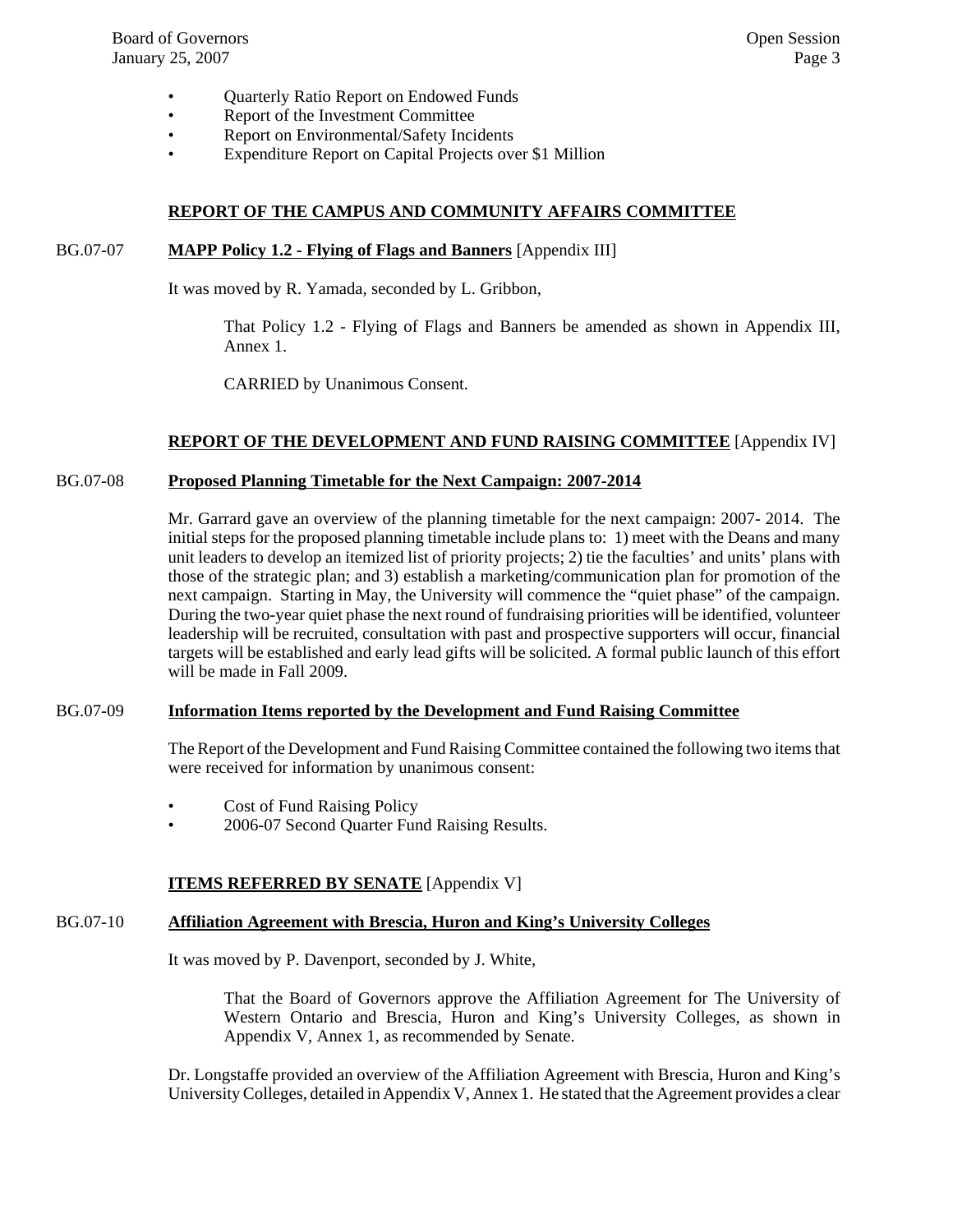articulation of the role of the Affiliated Colleges within the University, provides a resolution regarding the offering of summer courses and describes a process as to how the Colleges work with the constituent University to forge partnerships with other institutions.

The question was called and CARRIED.

#### BG.07-11 **First-Year, First-Entry Undergraduate Enrolment for the Constituent University and the Affiliated University Colleges**

The Board received for information the First-Year, First-Entry Undergraduate Enrolment for the Constituent University and the Affiliated University Colleges, detailed in Appendix V, Annexes 3 and 4. The projected full-time undergraduate enrolment for 2006-07 is 20,557. Dr. Longstaffe noted that, in keeping with Western's Strategic Plan, full-time Masters students will increase from 2,295 in 2006-07 to 2,820 in 2011-12 and PhD students will increase from 1,422 in 2006-07 to 1,919 in 2011-12; total first-year undergraduate enrolment in the Constituent University is projected to remain constant at 4,350 for 2007-2012.

#### BG.07-12 **Information Items Reported by Senate**

Appendix V, Items Referred by Senate, contained the following items that were received for information by unanimous consent:

\_\_\_\_\_\_\_\_\_\_\_\_\_\_\_\_\_\_\_\_\_\_\_\_\_ \_\_\_\_\_\_\_\_\_\_\_\_\_\_\_\_\_\_\_\_\_\_\_\_\_\_\_\_\_\_\_

- 2006 Enrolment Update
- Report on Student Finances
- 2006 Annual Report on the Review of Graduate Programs
- Report on Entering Averages and First-Year Grades
- New Programs
- Order of Spring Convocation 2007
- Academic Administrative Appointments

H. Connell I. Birrell Chair Secretary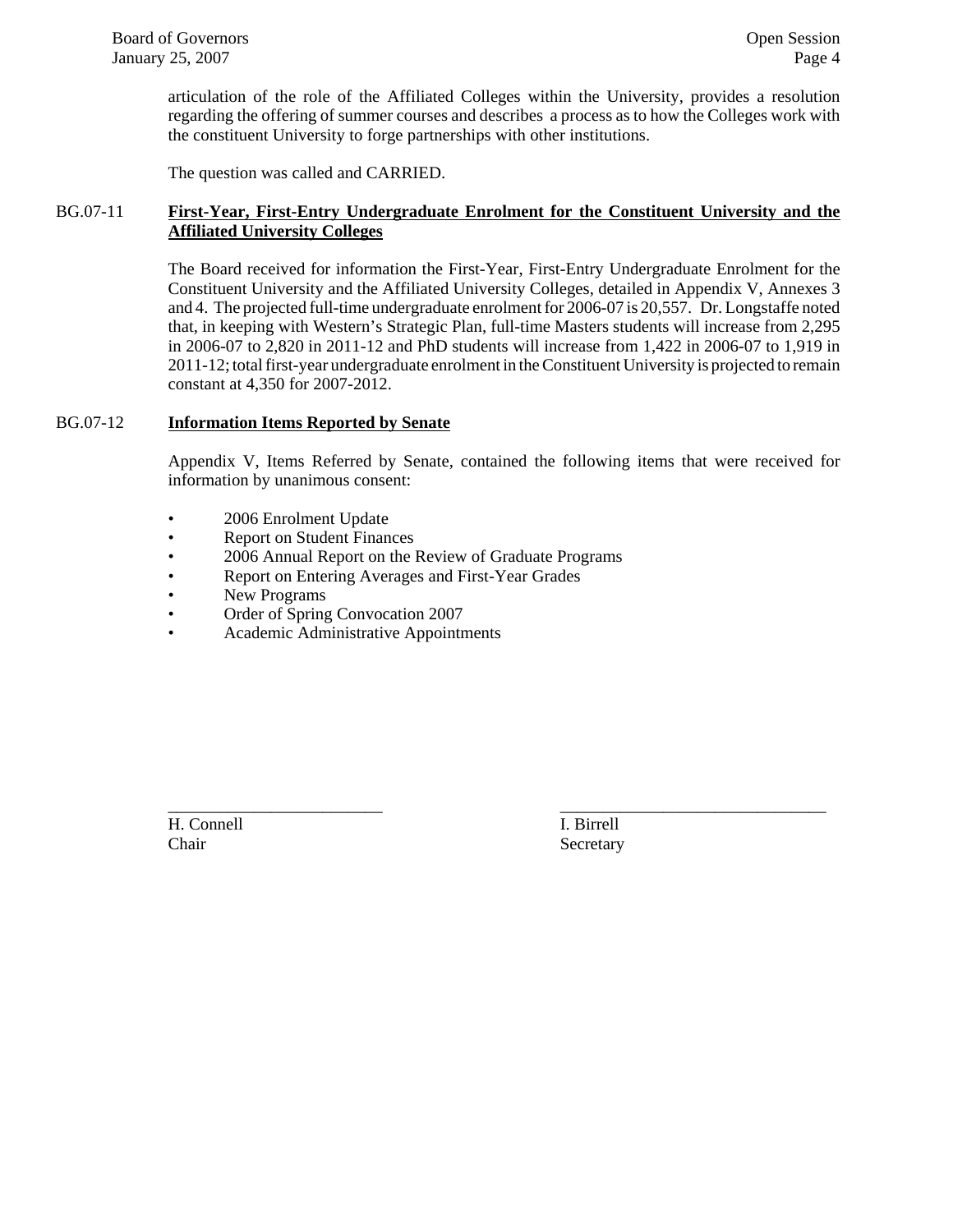## <span id="page-4-0"></span>Report to the Board of Governors

- HEQCO
- Federal Economic and Fiscal Update
- Western's Success in CFI
- Ontario Research Fund

Dr. Paul Davenport

January 25, 2007

# Higher Education Quality Council of Ontario

- Established under Ontario "Reaching Higher"
- Mandate: "To assist the Minister in improving all aspects of the postsecondary education sector, including improving the quality of education provided in the sector, access to postsecondary education and accountability of postsecondary institutions."

## **HEQCO**

- Quality: set targets, strategies, time-frames, and performance measures
- Evaluations of PSE: indicators
- Research and modelling
- Encourage collaboration across the sector

## HEQCO Leadership

- Chair: Frank Iacobucci former Supreme Court Justice (1991-2004) and interim President of University of Toronto (2004-05)
- President: James Downey former President, University of Waterloo (1993-99) and University of New Brunswick (1980-90)

## Federal Economic and Fiscal Update

#### November 23, 2006

- Hon. Jim Flaherty, Minister of Finance
- "Advantage Canada: Building a Strong Economy for Canadians"

## "Advantage Canada" - Knowledge Advantage

#### Investment in Research and Innovation

- World-class research in universities supported by increased funding for granting councils
- Infrastructure: research equipment and facilities
- Graduate scholarship support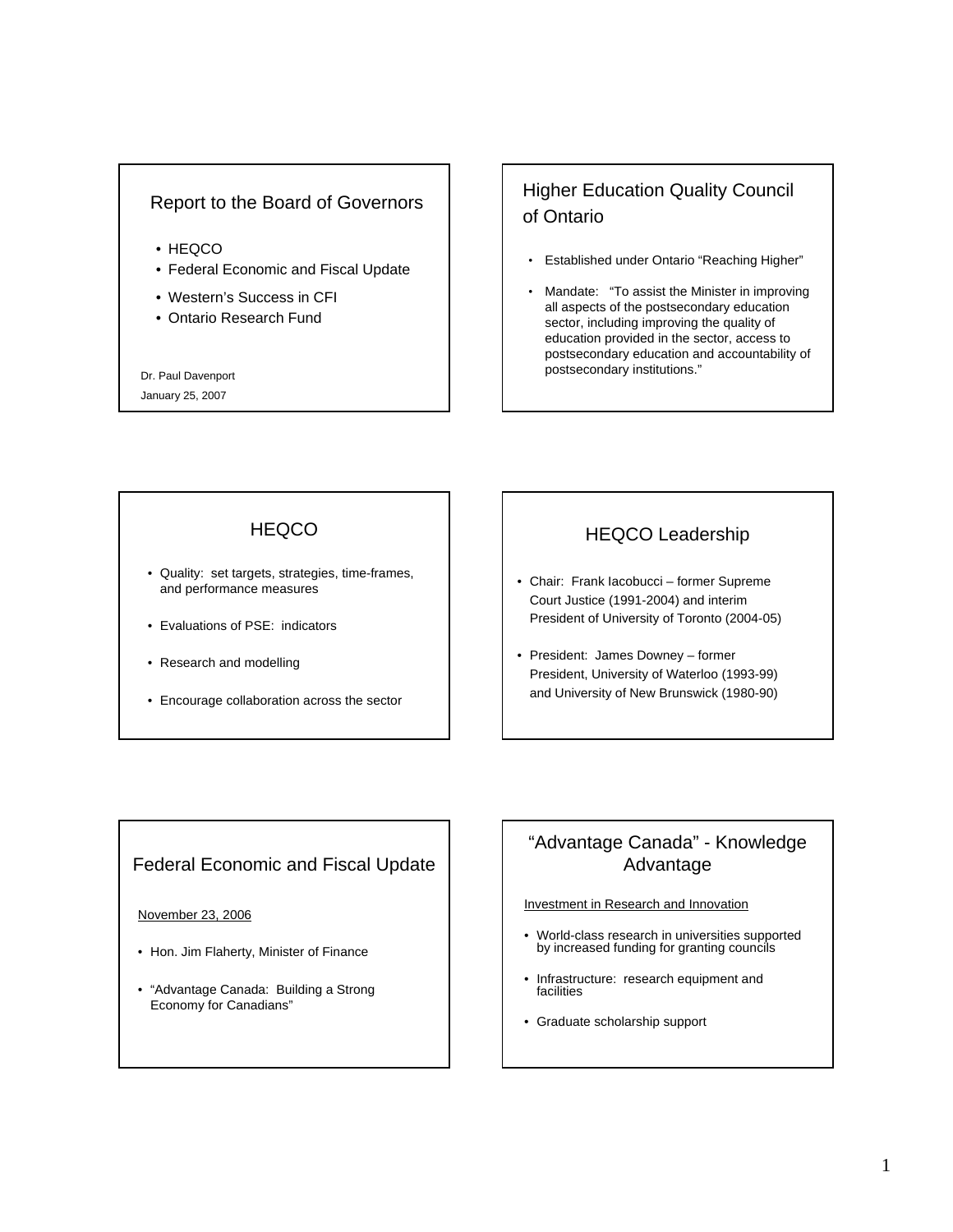## "Advantage Canada" - Knowledge Advantage

Investment in Research and Innovation - continued

- Private-sector research opportunities: collaborations and student internships
- Transfer of some federal labs to universities

## Western's Success in CFI –

"December 2006"

- Hybrid Imaging (\$10 M) Frank Prato and Jim Koropatnik (Schulich) simultaneous combination of imaging to improve diagnosis and patient care
- "Green Building" (\$7 M) Hugo deLasa (Engineering) conversion of agricultural resources into biofuels through environmentally friendly chemical processes and to remove pollutants from air and water using solar energy

#### Western's Success in CFI<sub>-continued</sub>

• Advanced Facility for Avian Research – AFAR (\$4 M) – Scott MacDougall-Shackleton (Psychology) – hypobaric, climatic bird wind tunnel to study the physiology and aerodynamics of migratory flight – first in Canada

#### Western's Success in CFI - continued

- National Centre for Audiology (\$660K) Prudence Allen (Communications Science and Disorders) – multidisciplinary study of hearing and hearing impairment – world-class centre for hearing science
- Advanced Manufacturing High Pressure/Temperature Facility (\$520K) Richard Secco (Earth Sciences) – experimental study of earth, planetary and materials science under high pressures and temperatures – facility unique in Canada

#### Ontario Research Fund – "January 2007"

- Exercise and Health Psychology Laboratory (\$390K) – Harry Prapavessis, Kinesiology
- Novel Photocatalysis and Reactor Laboratory (\$256K) – Ajay Ray, Chemical and Biochemical Engineering
- Innovative Ground water Remediation Strategies (\$228K). Denis O'Carroll, Civil & Environmental Engineering

## Ontario Research Fund – continued

- Ultrasound Systems Development Laboratory (\$227K) – Tamie Poepping, Physics & Astronomy
- Mechanisms of Cellular and Neurological Dysfunction (\$211K) – Michael Poulter, Physiology & Pharmacology and RRI